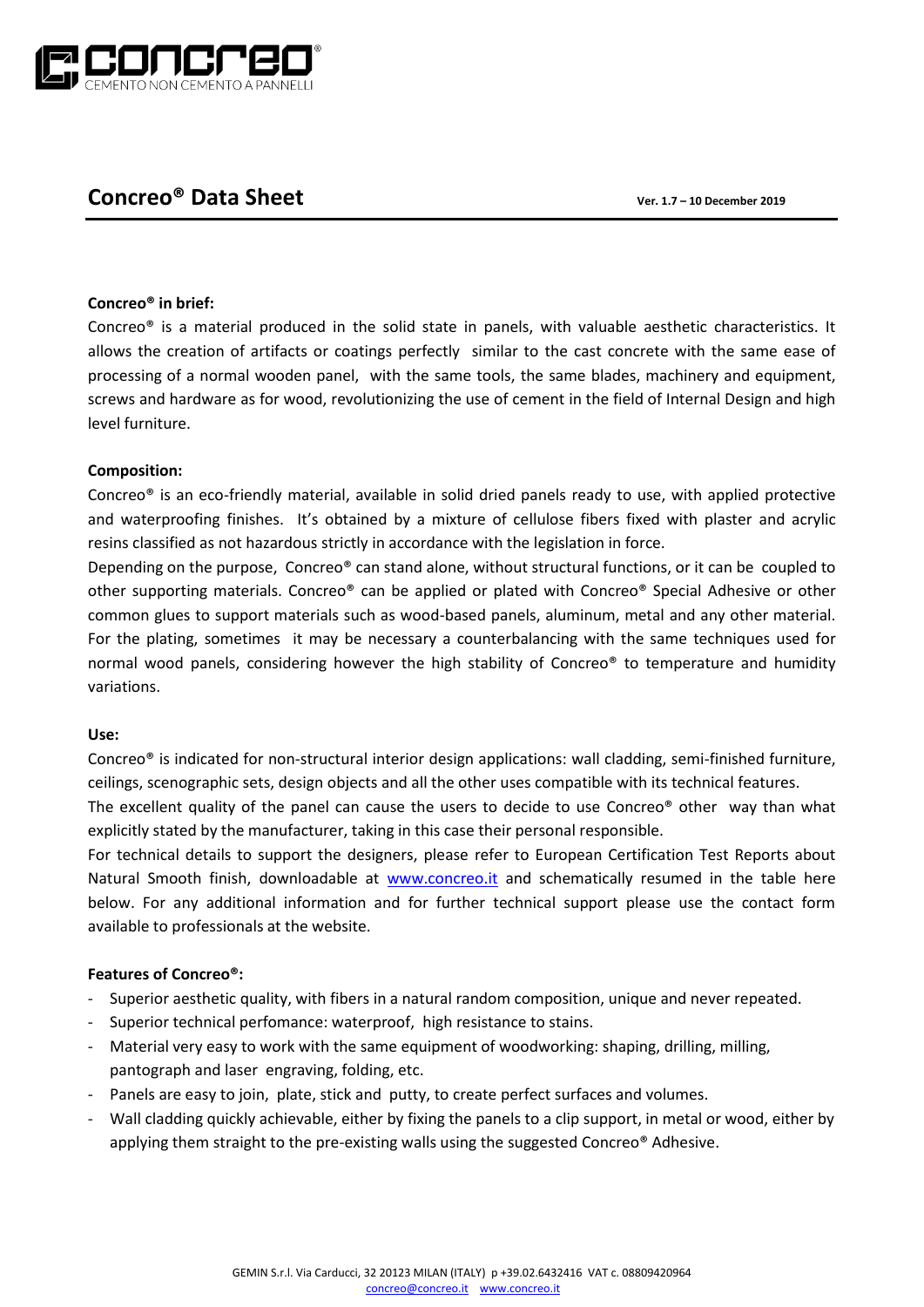

- Specific gravity less than half compared to concrete.
- Excellent grip of pins, screws, dowels and throughout the normal hardware on the market.
- High carrying capacity for suspended loads.
- Excellent acoustic insulation properties for a higher quality of life in very broad or noisy environments.
- High thermal insulation properties.
- Low elasticity but high resistance to mechanical stresses due to the homogeneous structure of the panels all along their thickness.
- Fire resistance with certified European classification.
- Stability of the panels in very humid environments or in the presence of high temperature variations.
- Eco-friendly material that allows it to be disposed as household waste or standard construction residue, laways in accordance with the local regulations.

#### **Work finishings:**

Concreo® is a raw material available to the designer to project claddings, volumes and objects by shaping and joining the boards. Concreo® panels are manufactured and commercialized already finished, with hightech surface treatments which make them resistant to aggressive external agents while maintaining at the same time the naturalness and the materiality of the aspect.

Concreo® is available in different surface finishes. Regardless of the chosen finish, aesthetics is always subject to natural differences making each board unique, adding value to the product. Differences in color, shades and streacks, cracks, holes, aren't therefore to complain.

#### **Maintainance:**

The surface treatment creates an invisible protective layer with an excellent resistance to stains maintaining the nice aesthetic appearance. Laboratory tests certify the level of resistance of the surface to the attack of the main staining agents. For more details consult the Test Reports available for download on the website [www.cementononcemento.it.](http://www.cementononcemento.it/) It is recommended for prudence to remove staining substances within 1 hour at least, to prevent even the slightest damage. Remove immediately, at the contrary, any highly aggressive and staining substances such as alcohols, acids, ketones, ethanol or similar, absorbing them with a soft cloth, absolutely avoiding to rub the surface, to prevent or limitate the damage of the surface protection attacked by chemical agents. For regular cleaning use only water or neutral detergents that are not aggressive, avoiding the use of aggressive products containing alcohol or other powerful chemical agents and avoiding any rubbing that could damage the surface. In the event of a persistent stain, it is possible to use products commercially known as magic sponge, with great care not to scar the surface.

Depending on the project, it could be necessary to finish the edges resulting from cutting applying a color, a stucco and a anti-dust paint, making sure to remove quickly from surfaces already treated any excess. For the best performance and processing it is recommended to use Concreo® repair and maintenance products, staining, finishing and bonding specifically selected and marked Concreo®. Ask your supplier for more information and availability.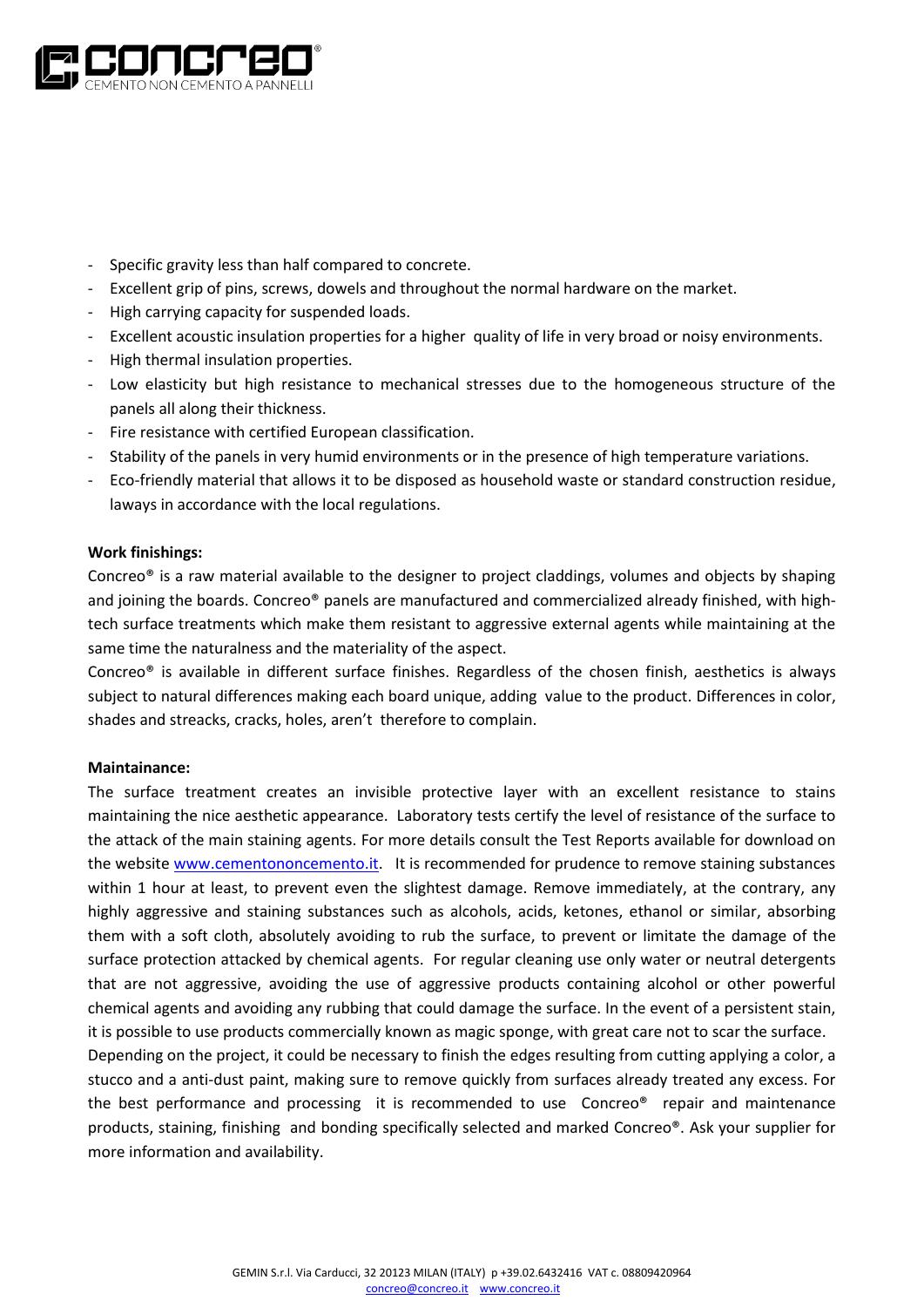

| Technical data sheet - Certification for Concreo® Natural Smooth standard finishing. |                                                                                                               |                                   |                                       |                                    |                                        |  |  |  |  |
|--------------------------------------------------------------------------------------|---------------------------------------------------------------------------------------------------------------|-----------------------------------|---------------------------------------|------------------------------------|----------------------------------------|--|--|--|--|
| Metodo di<br>prova<br><b>Test Method</b>                                             | Caratteristiche<br><b>Characteristics</b>                                                                     | Unità di<br>misura<br><b>Unit</b> | Valore certificato<br>Certified value |                                    |                                        |  |  |  |  |
|                                                                                      |                                                                                                               |                                   | Gamma<br>Product<br>range             | Spessore<br><b>Thikness</b><br>5mm | Spessore<br><b>Thikness</b><br>$77$ mm |  |  |  |  |
| EN 323:1993                                                                          | Massa volumica Density                                                                                        | Kg/m <sup>3</sup>                 | $1.100 - 1.250$                       |                                    |                                        |  |  |  |  |
| EN 310:1993                                                                          | Resistenza a flessione Bending Strength                                                                       | MPa                               |                                       | 7,2                                | 6,5                                    |  |  |  |  |
| EN 310:1993                                                                          | Modulo di elasticità Modulus of elasticity                                                                    | MPa                               |                                       | 3.081                              | 4.716                                  |  |  |  |  |
| EN 319:1993                                                                          | Resistenza a trazione perpendicolare al piano<br>Tensile strength perpendicular to the plane                  | MPa                               |                                       | 0,71                               | 0,88                                   |  |  |  |  |
| EN 311:2002                                                                          | Resistenza al distacco strati esterni Peel strength                                                           | MPa                               |                                       | 0,46                               | 1,76                                   |  |  |  |  |
| EN 320:2011                                                                          | Resistenza all'estrazione della vite dalla superficie<br>Screw holding face                                   | N/mm                              |                                       | 37                                 | 68                                     |  |  |  |  |
| EN 320:2011                                                                          | Resistenza all'estrazione della vite dal bordo<br>Screw holding edge                                          | N                                 |                                       |                                    | 1.059                                  |  |  |  |  |
| EN 317:1993                                                                          | Rigonfiamento dopo 24h di immersione in acqua<br>Swelling in thickness after immersion in water               | $\%$                              |                                       | 0,0                                | 0,2                                    |  |  |  |  |
| EN 321:2001                                                                          | Resistenza all'umidità prove cicliche: rigonfiamento<br>Moisture resistance under cyclic test: bulge          | %                                 |                                       | 0,2                                | 0,5                                    |  |  |  |  |
|                                                                                      | Modulus of elasticity<br>Modulo di elasticità                                                                 | MPa                               |                                       | 937                                | 3.353                                  |  |  |  |  |
| EN 1087-1:1995                                                                       | Resistenza all'umidità prova in acqua bollente<br>Moisture Resistance - Boil test                             | MPa                               |                                       | 0,09                               | 0,07                                   |  |  |  |  |
| EN 12720:2013                                                                        | Resistenza delle superfici ai liquidi freddi<br>Surface resistance to cold liquids                            | Level                             | E                                     |                                    |                                        |  |  |  |  |
| EN 12721:2009                                                                        | Resistenza delle superfici al calore umido<br>Resistance to wet heat                                          | Level                             | A                                     |                                    |                                        |  |  |  |  |
| EN 12722:2009                                                                        | Resistenza delle superfici al calore secco<br>Resistance to dry heat                                          | Level                             | $\mathsf{C}$                          |                                    |                                        |  |  |  |  |
| <b>UNIEN</b><br>15186:2012                                                           | Resistenza alla graffiatura<br><b>Scratch Resistance</b>                                                      | N                                 | 1,0                                   |                                    |                                        |  |  |  |  |
| <b>UNIEN 15187</b>                                                                   | Resistenza alla luce Resistance to light                                                                      | Level                             | 4/5                                   |                                    |                                        |  |  |  |  |
| UNI 9300:1988                                                                        | Tendenza a ritenere lo sporco<br>Tendency to retain dirt                                                      | Level                             | 4                                     |                                    |                                        |  |  |  |  |
| UNI 9429:1989                                                                        | Resistenza agli sbalzi di temperatura<br>Cold check test                                                      | Level                             | 5                                     |                                    |                                        |  |  |  |  |
| EN ISO 16000                                                                         | Emissioni composti organici volatili in camera di prova<br>Emission rate of volatile organic compounds - test | Décret<br>2011-321                | A+                                    |                                    |                                        |  |  |  |  |
| EN 13501-1                                                                           | Classe di reazione al fuoco<br><b>Reaction to Fire</b>                                                        | <b>EU Class</b>                   | $B-s1-d0$                             | $A2-s1-d0$                         | <b>B-s1-d0</b>                         |  |  |  |  |
| DM 15/03/2005                                                                        | Classe di reazione al fuoco<br>Reaction to Fire                                                               | <b>IT Class</b>                   | Classe 1                              | Classe 1                           | Classe1                                |  |  |  |  |

### **Product Range:**

**Finishing:** Concreo® is available in 2 different finishes: Smooth and Antiqued. The Antiqued finish is in 2 variants: Natural and Dark.

On demand are available stronger finishings for external use.

**Thickness:** 4 available thickness: 5 - 9 - 11,5 - 17 mm. Special thickness are available on request.

**Sizes:** Concreo® panels are marketed in standard sizes as per the table below. It is possible to evaluate special sizes on request, maximum size 1.250x3.000 mm in thikness 11,5 mm.